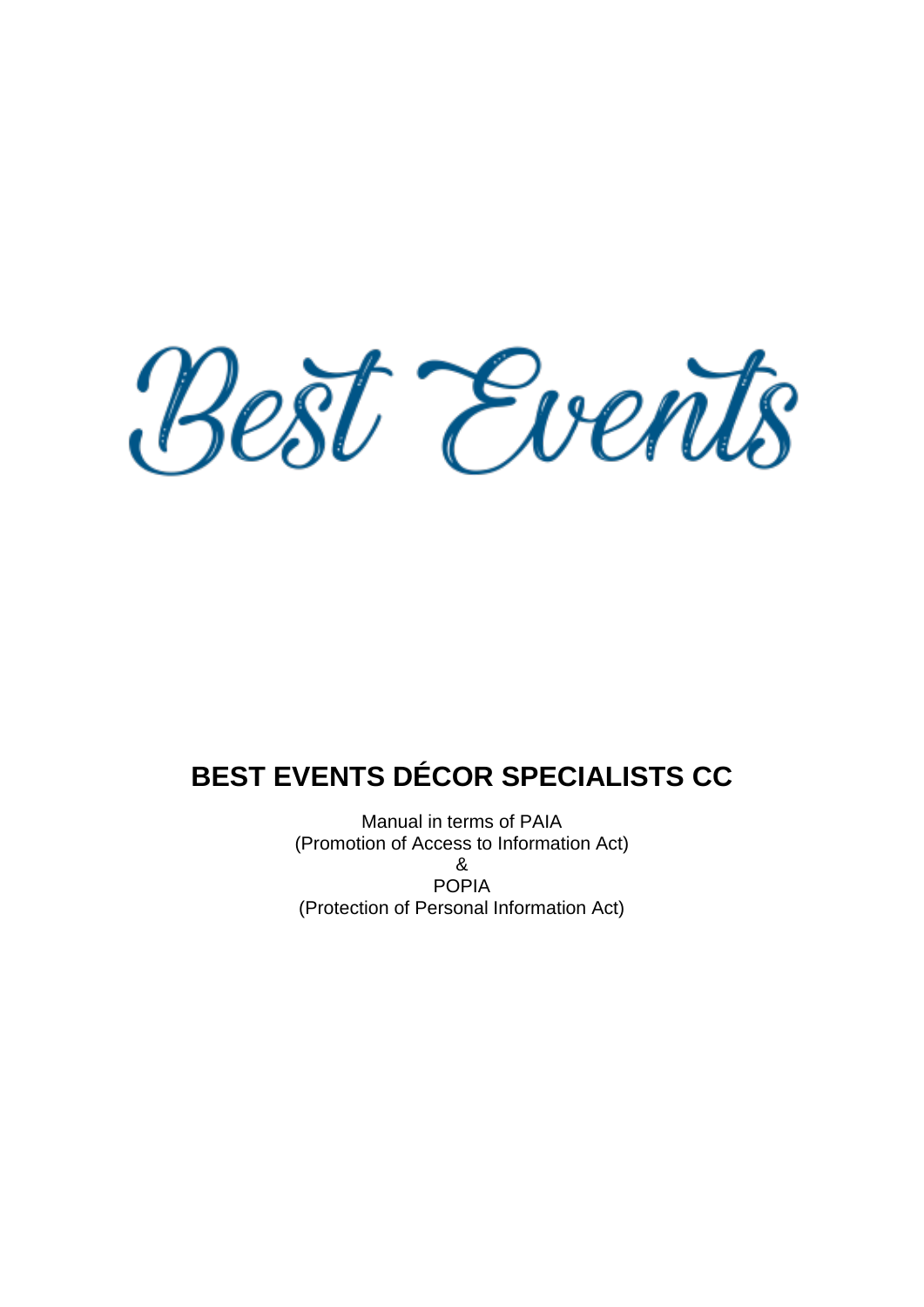# **INDEX**

| 2. | Information as required in terms of Section 51(3) of PAIA      |
|----|----------------------------------------------------------------|
| 3. | Information regarding guide as per Section 51(1)(b)(i) of PAIA |
| 4. | Relevant legislation as per Section 51(1)(b)(ii) of PAIA       |
| 5. | Schedule of records as per Section 51(1)(b)(iii) of PAIA       |
| 6. | Form of request as per Section 51(1)(b)(iv) of PAIA            |
| 7. | General information                                            |
| 8. | Reference to POPIA                                             |
|    |                                                                |
|    |                                                                |

1. Company introduction and contact details as per Section 51(1)(a) of PAIA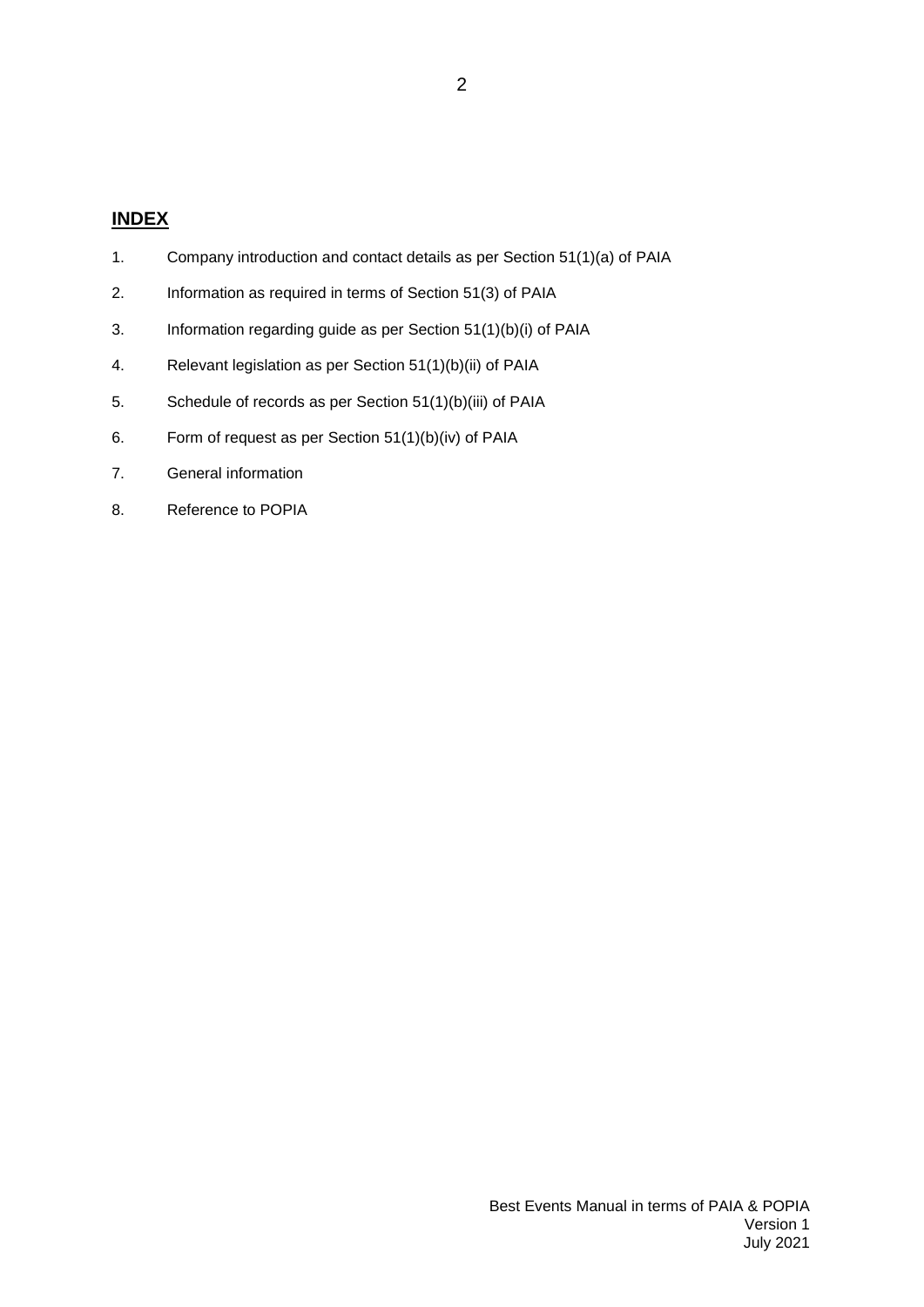# **1. COMPANY INTRODUCTION & CONTACT DETAILS**

- 1.1 The Company is Best Events Décor Specialists CC, with Registration number: 2004/070178/23 and registered address situated 16 Field Street, Worcester.
- 1.2. The purpose of this manual is to comply with the provision of the relevant sections of PAIA (The Promotion of Access to Information Act, Act 2 of 2000) and POPIA )The Protection of Personal Information Act, Act 4 of 2013).

# 1.3 Company Contact Details:

|     | Company Name:                               | Best Events Décor Specialists CC |  |  |
|-----|---------------------------------------------|----------------------------------|--|--|
|     | Head of Company:                            | Elizabeth Lizanne Verwoerd       |  |  |
|     | Postal Address:                             | 16 Field Street                  |  |  |
|     |                                             | Worcester, 6850                  |  |  |
|     | <b>Street Address:</b>                      | 16 Field Street                  |  |  |
|     |                                             | Worcester                        |  |  |
|     | Telephone Number:                           | $023 - 0040475$                  |  |  |
|     | Email:                                      | admin@bestevents.co.za           |  |  |
|     | Website:                                    | www.bestevents.co.za             |  |  |
| 1.4 | <b>Company Information Officer Details:</b> |                                  |  |  |
|     | Name of Information Officer:                | Elizabeth Lizanne Verwoerd       |  |  |
|     | Postal Address:                             | 16 Field Street                  |  |  |
|     |                                             | Worcester, 6850                  |  |  |
|     | <b>Street Address:</b>                      | 16 Field Street                  |  |  |
|     |                                             | Worcester                        |  |  |
|     | Telephone Number:                           | $023 - 0040475$                  |  |  |
|     | Email:                                      | admin@bestevents.co.za           |  |  |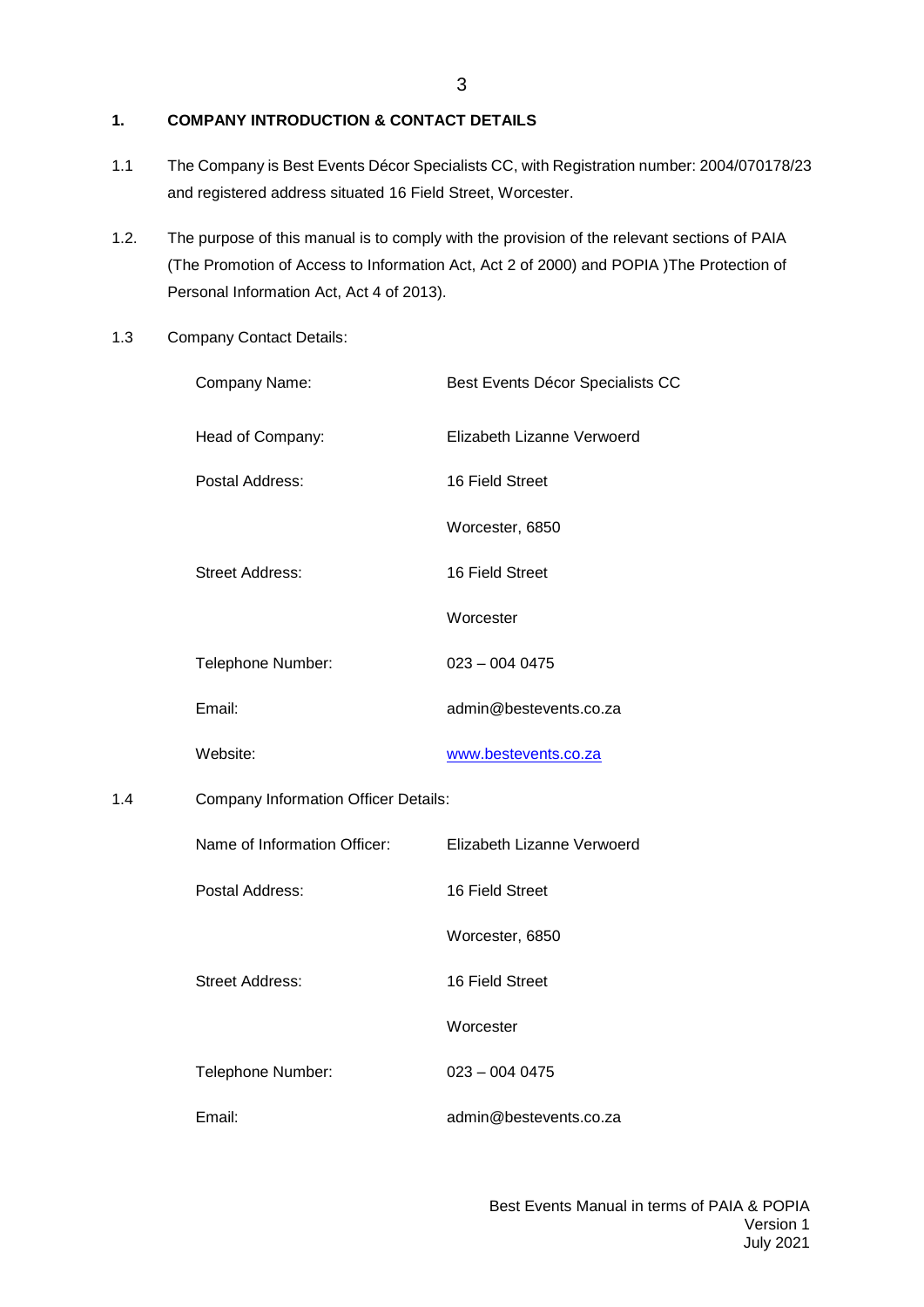# **2. INFORMATION AS REQUIRED IN TERMS OF SECTION 51(3) OF PAIA**

In accordance with Section 51(3) of PAIA, a copy of this will be available at the following places:

- 2.1 our website, if applicable;
- 2.2 our office, as detailed in paragraph 1.3 above, during normal business hours; and
- 2.3 the offices of the Commission, as described in paragraph 3 below.

#### **3. INFORMATION REGARDING GUIDE AS PER SECTION 51(1)(b)(i) OF PAIA**

- 3.1 The South African Human Rights Commission (the "Commission") has compiled a guide in terms of section 10 of the South African Human Rights Commission Act 40 of 2013 (the "Act"). This guide contains information which will assist any person who wishes to exercise any of their rights in terms of the Act and PAIA.
- 3.2 The contact details of the Commission are as follows:

| Postal Address:   | Private Bag 2700, Houghton, 2041 |
|-------------------|----------------------------------|
| Telephone Number: | $(+27)$ 11 877 3600              |
| Fax Number:       | (+27)11 403 0625                 |
| Website:          | www.sahrc.org.za                 |

#### **4. RELEVANT LEGISLATION AS PER SECTION 51(1)(b)(ii) OF PAIA**

In compliance with section  $51(1)(b)(iii)$  of PAIA, a list of legislation applicable to us is includes the following:

- Constitution of the Republic of South Africa, 1996
- Basic Conditions of Employment Act 75 of 1997
- Broad Based Black Economic Empowerment Act 53 of 2003
- Companies Act 71 of 2008
- Compensation for Occupational Injuries and Diseases Act 130 of 1993
- Competition Act 89 of 1998
- Consumer Protection Act 68 of 2008
- Electronic Communications and Transactions Act 25 of 2002
- Employment Equity Act 55 of 1998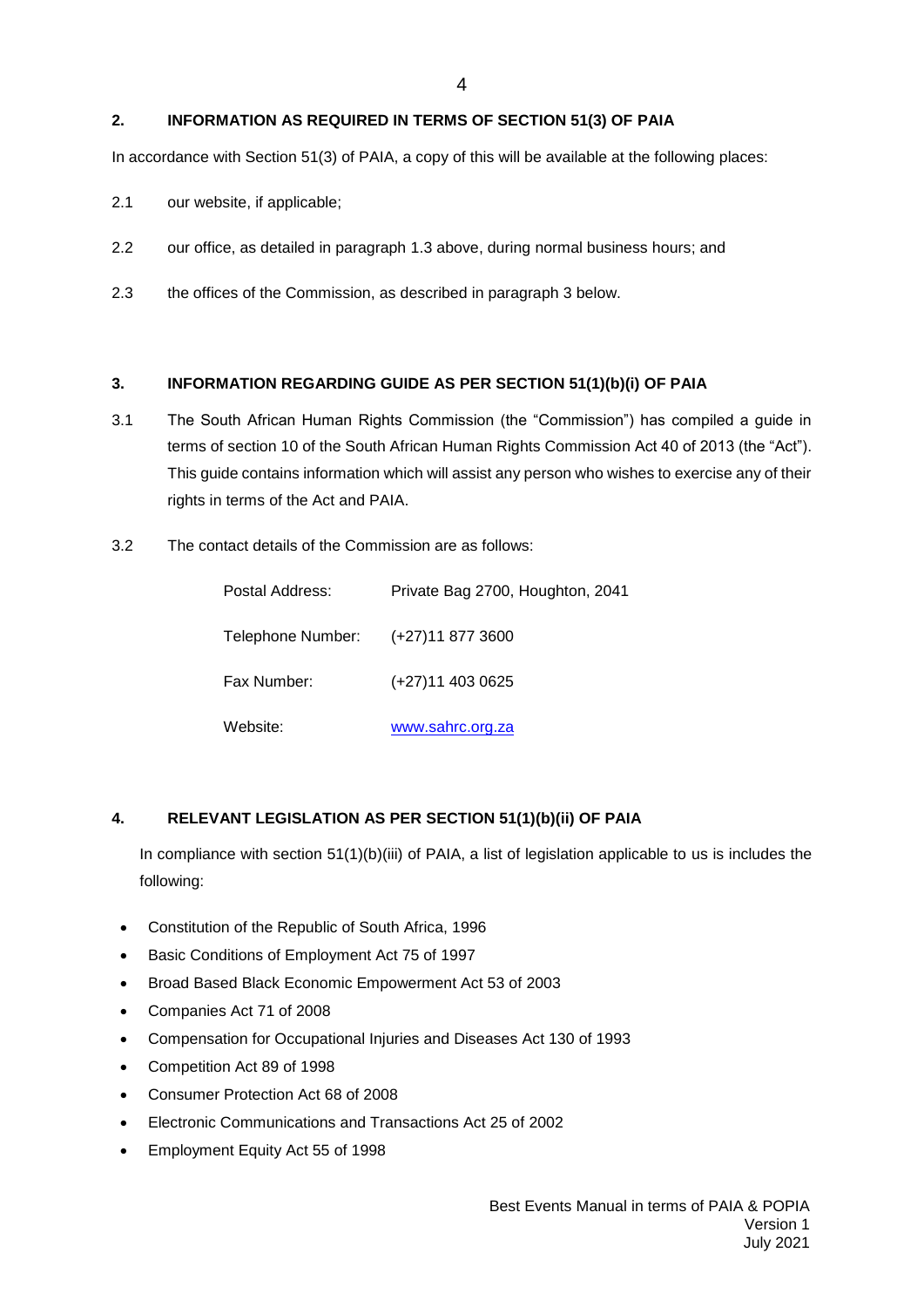- Financial Intelligence Centre Act 38 of 2001
- Income Tax Act 95 of 1967
- Labour Relations Act 66 of 1995
- National Credit Act 34 of 2005
- Occupational Health and Safety Act 85 of 1993
- Pension Funds Act 24 of 1956
- Prevention of Organised Crime Act 121 of 1998
- Promotion of Access of Information Act 2 of 2000
- Protection of Personal Information Act 4 of 2013
- Unemployment Insurance Act 32 of 2003
- Value Added Tax Act 89 of 1991

\* Although we have used our best endeavours to supply a list of applicable legislation, it is possible that this list may be incomplete. Whenever it comes to our attention that existing or new legislation allows a Requester access on a basis other than as set out in PAIA, we shall update the list accordingly. If a Requester believes that a right of access to a record exists in terms of other legislation listed above or any other legislation, the Requester is required to indicate what legislative right the request is based on, to allow the Information Officer the opportunity of considering the request in light thereof.

#### **5. SCHEDULE OF RECORDS AS PER SECTION 51(1)(b)(iii) OF PAIA**

- 5.1 In compliance with section 51(1)(b)(iii) of PAIA, a list of categories of records kept by us includes the following:
	- Statutory company information.
	- Financial and tax records.
	- Banking details.
	- Human resources / Employment records.
	- Intellectual property.
	- Permits and licences.
	- Insurance records.
	- Immovable and movable property.
	- Information technology.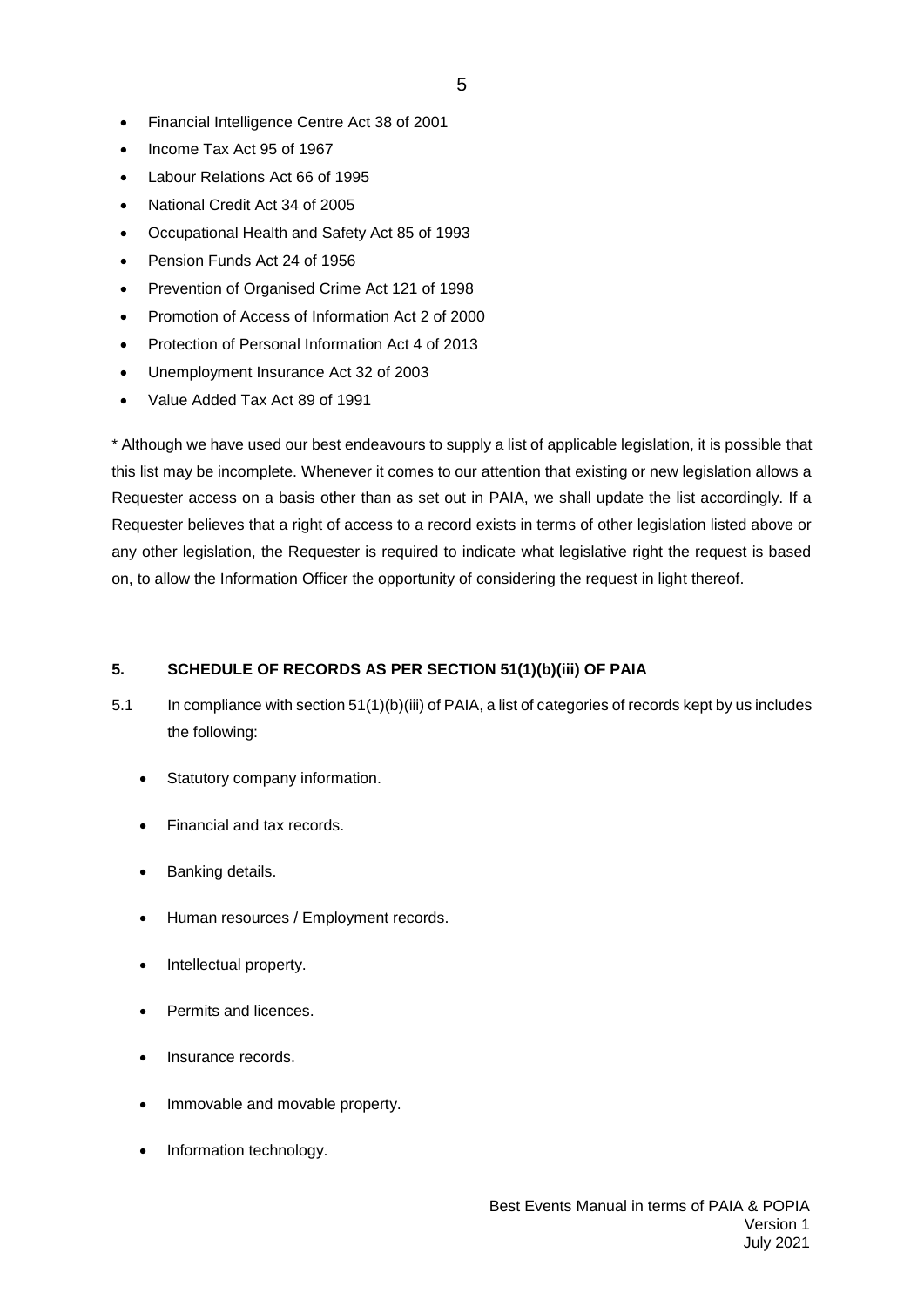- Specific agreements relating to our business activities.
- Policy documents.
- Miscellaneous agreements.
- Internal and external correspondence.
- Interests and investments.
- Records pertaining to our clients/customers.
- 5.2 Take note that the inclusion of any subject or category of records should not be taken as an indication that records falling within those subjects and/or categories will be made available under PAIA. In particular, certain grounds of refusal as set out in PAIA may be applicable to a request for such records. The list as per paragraph 5.1 only indicates the availability of such records. These may either be available freely to the public or will be made available to the Requester, subject to a successful request in terms of the relevant PAIA or POPIA sections.

# **6. FORM OF REQUEST AS PER SECTION 51(1)(b)(iv) OF PAIA**

- 6.1 A request for access to a record must be made in the prescribed form to the company concerned at its address, fax number or electronic mail address.
- 6.2 The form for a request for access prescribed for the purposes of [paragraph](https://www.mylexisnexis.co.za/Library/IframeContent.aspx?dpath=zb/jilc/kilc/xjsg/1tsg/3ymsb/k0msb&ismultiview=False&caAu=#g1) 6.1 above must at least require the requester concerned:
	- 6.2.1 to provide sufficient particulars to enable the head of the private body concerned to identify the record or records requested and the requester;
	- 6.2.2 to indicate which form of access is required;
	- 6.2.3 to specify a postal address or fax number of the requester in the Republic;
	- 6.2.4 to identify the right the requester is seeking to exercise or protect and provide an explanation of why the requested record is required for the exercise or protection of that right:
	- 6.2.5 if, in addition to a written reply, the requester wishes to be informed of the decision on the request in any other manner, to state that manner and the necessary particulars to be so informed; and
	- 6.2.6 if the request is made on behalf of a person, to submit proof of the capacity in which the requester is making the request, to the reasonable satisfaction of the head.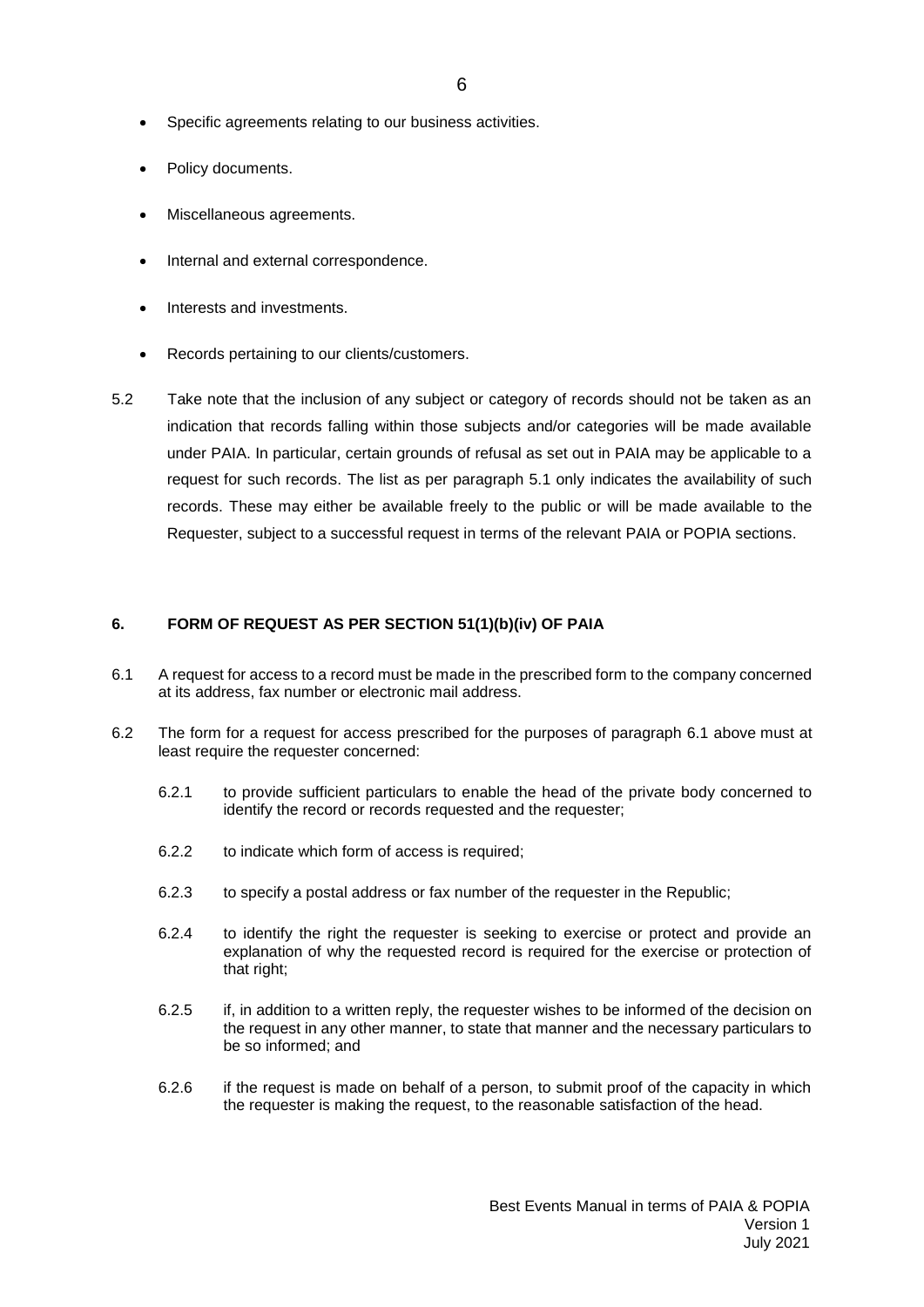- 6.3 Complete and submit the prescribed Request for Access form which can be found on the website of the South African Human Rights Commission at www.sahrc.org.za. This form should be accompanied by payment of a request fee (if applicable) and a deposit (if applicable). Submission must be made to the Information Officer as set out in paragraph 1.4 above.
- 6.4 Our Information Officer will deliberate and decide on the request of the Requester within 30 (THIRTY) days of receipt of the request for access.
- 6.5 In cases where the request for access is for a large number of records or the request requires a search at more than one of our offices the period may be extended for a further period of up to 30 (THIRTY) days.
- 6.6 The decision of the Information Officer will be communicated to the requestor in terms of Section 56(1) of PAIA.
- 6.7 The decision of the Information Officer or Deputy Information Officer is final in terms of our internal procedures for access to information.
- 6.8 The requester has the right to execute the relief as provided for in terms of Section 56(2) of PAIA.

#### **7. GENERAL INFORMATION**

7.1 Part 3, Chapter 4 of PAIA sets out a number of grounds that warrant the refusal to release certain records of prevent access thereto. Such reasons will include the following and may be found in the corresponding Section of PAIA:

| 7.1.1 | Section 63 | Mandatory protection of privacy of third party who is<br>natural person            |
|-------|------------|------------------------------------------------------------------------------------|
| 7.1.2 | Section 64 | Mandatory protection of commercial information of third<br>party                   |
| 7.1.3 | Section 65 | Mandatory protection of certain confidential information of<br>third party         |
| 7.1.4 | Section 66 | Mandatory protection of safety of individuals, and<br>protection of property       |
| 7.1.5 | Section 67 | Mandatory protection of records privileged from production<br>in legal proceedings |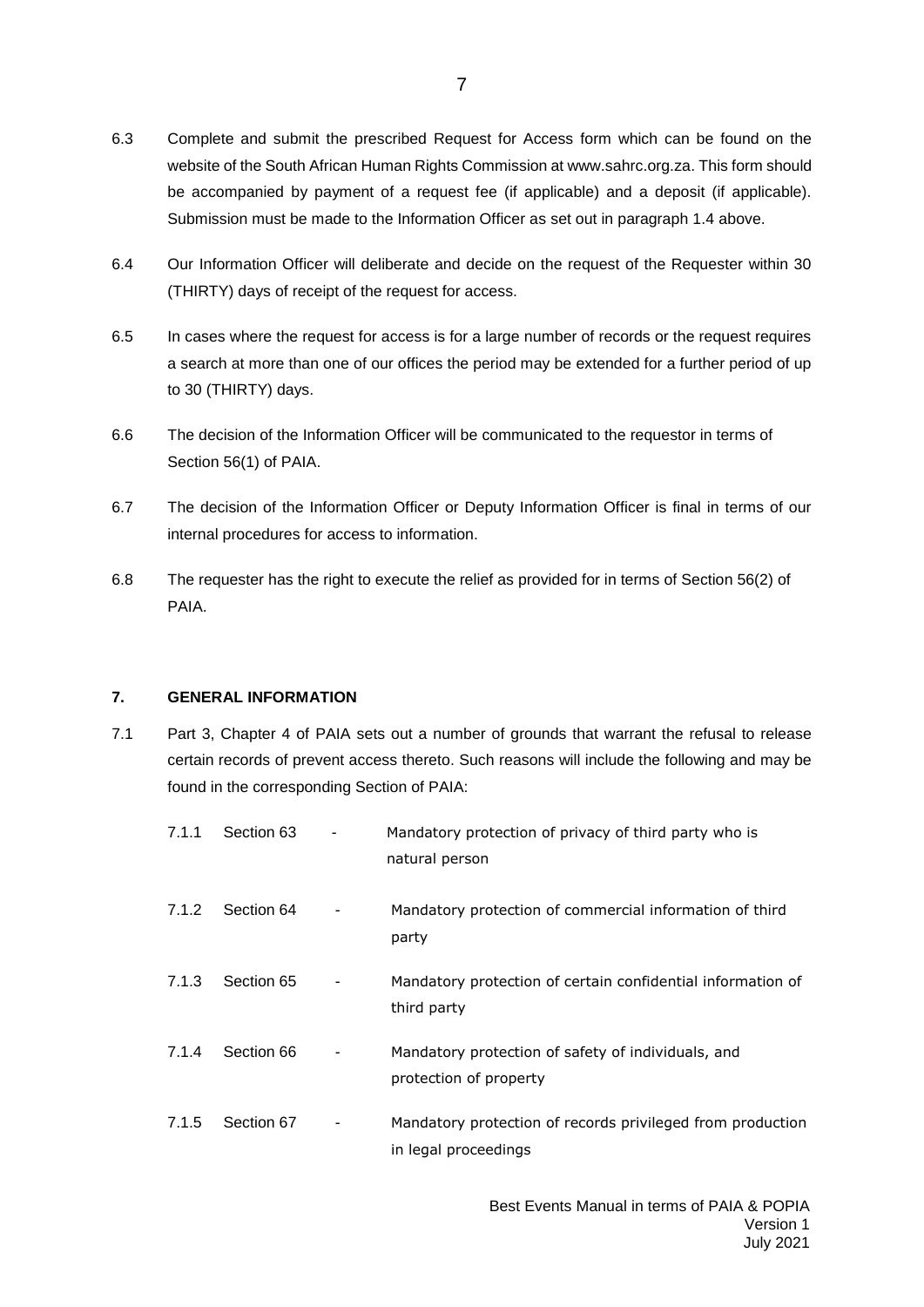- 7.1.6 Section 68 Commercial information of private body
- 7.1.7 Section 69 Mandatory protection of research information of third party, and protection of research information of private body
- 7.2 Requests for records which are clearly frivolous, vexatious or involve an unreasonable diversion of resources may also be refused.
- 7.3 The Request Fee is a standard fee which can be found on the website of the Commission at: [www.sahrc.org.za,](http://www.sahrc.org.za/) which is payable before the request of the Requester will be processed.
- 7.4 Records successfully requested will only be released to the Requester once all fees have been paid in full.

# **8. REFERENCE TO POPIA**

- 8.1 As a Responsible Party, we undertake to comply with the relevant provisions of POPIA in relation to the Processing of Personal Information. We undertake and are committed to comply with the 8 (EIGHT) conditions for the lawful Processing of Personal Information which forms the eight pillars of POPIA. These eight pillars are:
	- Accountability.
	- Processing limitation.
	- Purpose specification.
	- Further processing limitation.
	- Information quality.
	- Openness.
	- Security safeguards.
	- Data subject participation.
	- 8.2 The categories of personal information which we process and the reason for such processing includes the following: